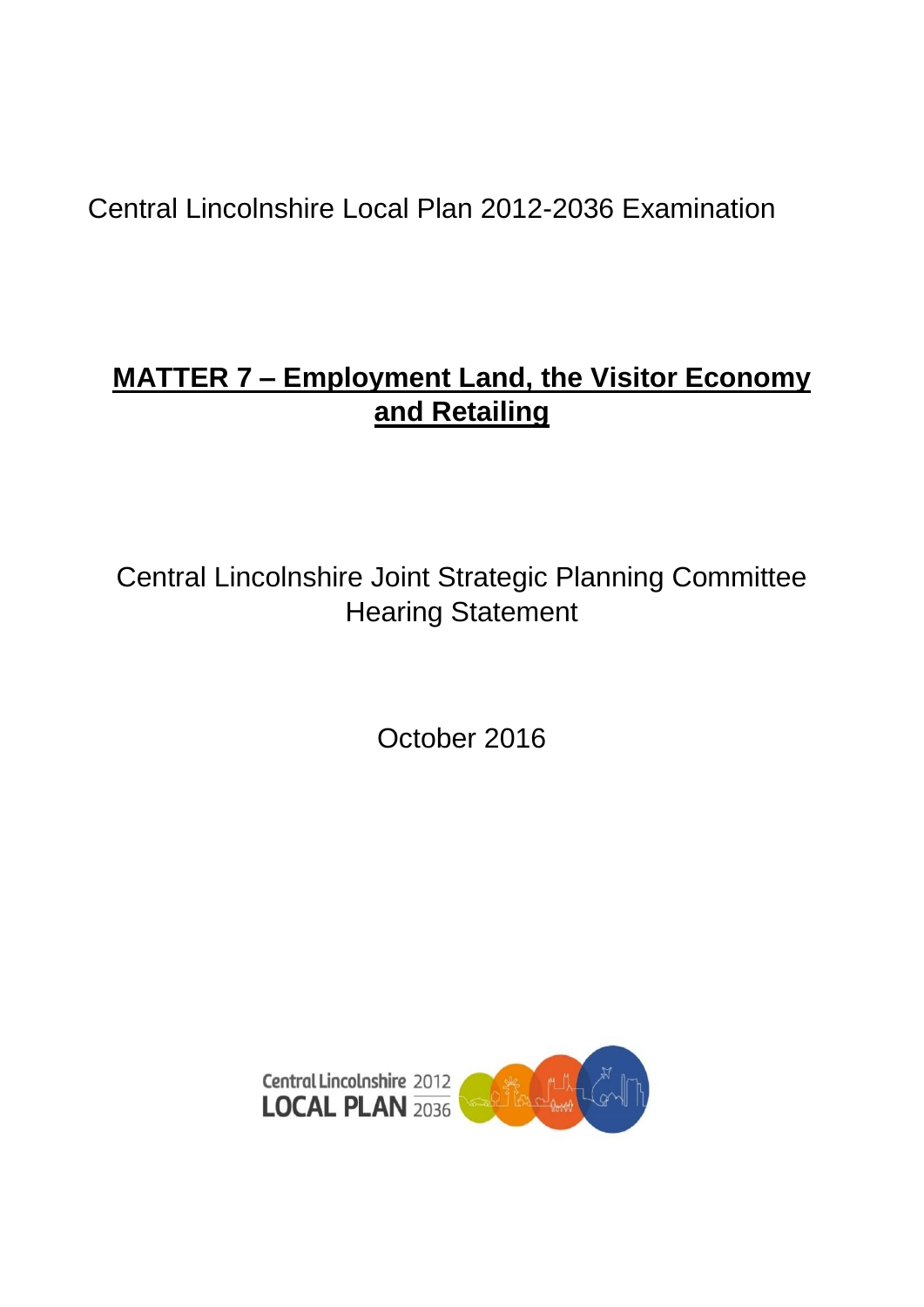## **MATTER 7: Employment Land, the Visitor Economy and Retailing**

## *Issue 7a – Employment Land – Policy LP5*

#### *Q1. Should the Local Plan set out the requirement for employment land in the same way as it does for housing? Is the OAN/requirement intended to be 23ha?*

The Committee believes the supporting text prior to Policy LP5 is sufficient to explain the rationale for the requirement for employment land. The OAN for FTE jobs, at 11,894, is set out at Table 10.3 (page 110) in the ENA (**E008**). The subsequent conversion of jobs to land is partially set out in the ENA (para 10.17-10.32), but the Committee's full approach to calculating the need for land is set out in PS.EVR5. This identifies (para 3.21) that 55.5ha of allocations is an appropriate sum to meet the baseline jobs forecast, and can be regard as the OAN for employment land (albeit PS.EVR5 does not explicitly use that phrase). This figure is higher than 23ha, because the 23ha figure is based on a simple translation of job growth forecast into land needed. It does not include allowances for losses or flexibility/buffer, unlike the 55.5ha figure which does.

Overall, it is considered the plan is clear, both in policy terms and an explanation of the reasoning for the policy, in line with expectations in the Act and national policy. It is not apparent the plan is 'unsound' due to a lack of clarity or effectiveness, for example. If the reader wants an in-depth understanding of the calculations, then PS.EVR5 would be a good starting point, followed by the ENA for a greater detailed understanding.

#### *Q2. Policy LP5 allocates 153.1ha of employment land on Strategic Employment Sites (SES) and Employment provision on Sustainable Urban Extensions (ESUEs). Given the need identified in the ENA is this appropriate and justified?*

Yes.

As set out in **PS.EVR5**, it is accepted that an over-provision of employment land is made in the Local Plan, compared with the identified need. However, **PS.EVR5** explains (p13-17) that this overprovision is due to:

- sites allocated already having the benefit of consent (and thus it would be nonsensical to not allocate them, as there is no clear evidence that they are unlikely to come forward); and
- the need to make provision for an element of employment land within the SUEs.

#### *Q3. Is the job target of 11,894 justified? How much of this will be achieved from development proposals in the Local Plan, including employment sites?*

Yes. The ENA (E008) is a comprehensive evidence report, which culminates in a baseline job growth forecast of 11,894 FTE jobs.

Chapter 10 (and Appendix 7) of the ENA also provides details of how jobs forecasts are converted to land. This explains that not all jobs will come forward via 'B-class' development, and an appropriate allowances are made accordingly.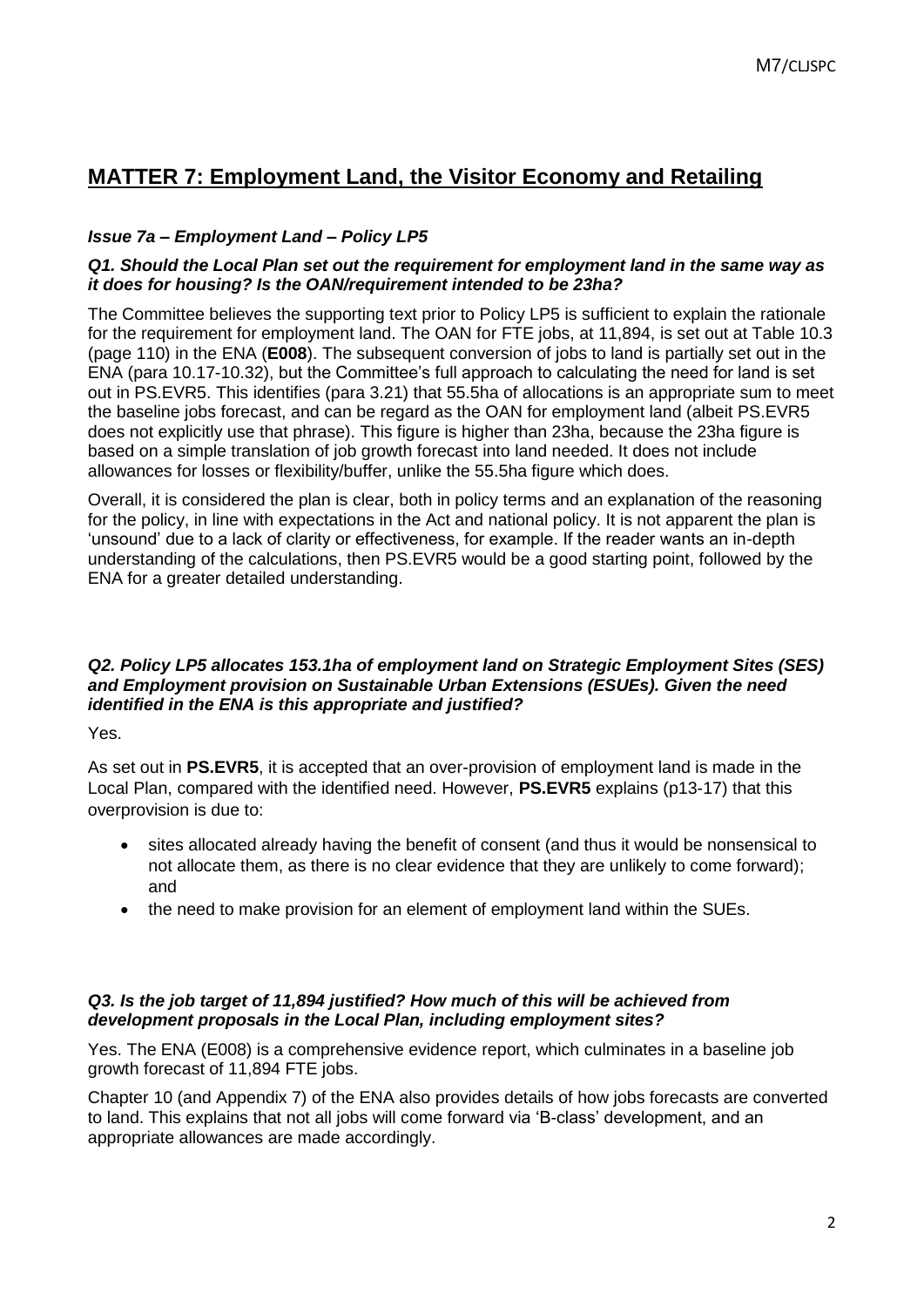#### *Q4. How were the sites selected? What factors were taken into account? Where is this*  evidenced? Has a robust process been followed including the consideration of *alternatives?*

PS.EVR5 answers all of these questions, together with alternatives as set out in the Sustainability Appraisal.

#### *Q4.a How were the Established Employment Areas (EEAs) selected? What factors were taken into account? Are they justified?*

See pages 18-22 of PS.EVR5.

#### *Q5. What evidence is there that the amount of land proposed for employment is deliverable and likely to be developed over the plan period? Is the overall strategy for job growth and employment appropriate and justified, and does it adequately reflect the existing and future needs of rural businesses?*

It is always extremely difficult to predict the rate at which employment land will be delivered, even more so than dwellings delivery.

However, due to the over-allocation of land, it should not matter if all sites do not fully get delivered in the plan period. Indeed, perhaps only a third to half need do so, in order to meet the forecast growth in jobs.

That said, we are not aware of any fundamental evidence which states the allocated sites are not deliverable, so it will be for the market to take forward the sites as it sees fit to do so, set within the positive framework of the Local Plan.

The future needs of rural businesses are well accommodated for, through:

- LP2 (which permits small scale employment on non-allocated sites in levels 3-6 of the hierarchy)
- LP4 (which includes two specific sites as an 'agri-food enterprise zone', as well as more generic supportive policy, such as expansion of existing businesses)
- LP55 Part E (which supports rural enterprises)
- LP55 Part F (which supports agricultural diversification)

The overall strategy for job growth and employment is appropriate and justified.

#### *Q6. How much of the allocated employment land has extant planning permission?*

Please see the Committee's response to Q12a of the Inspector's Initial Questions (**ED004**)

#### *Q7. What is the rationale for seeking employment land on most of the SUEs, and will this be deliverable?*

Please see response to Q4 of Matter 4

*[relevant parts repeated here for ease of reference:*

*In some cases, the requirement for a particular SUE replicates the principles of a consented scheme. For the other SUEs, the requirements are a result of lengthy discussions over many years*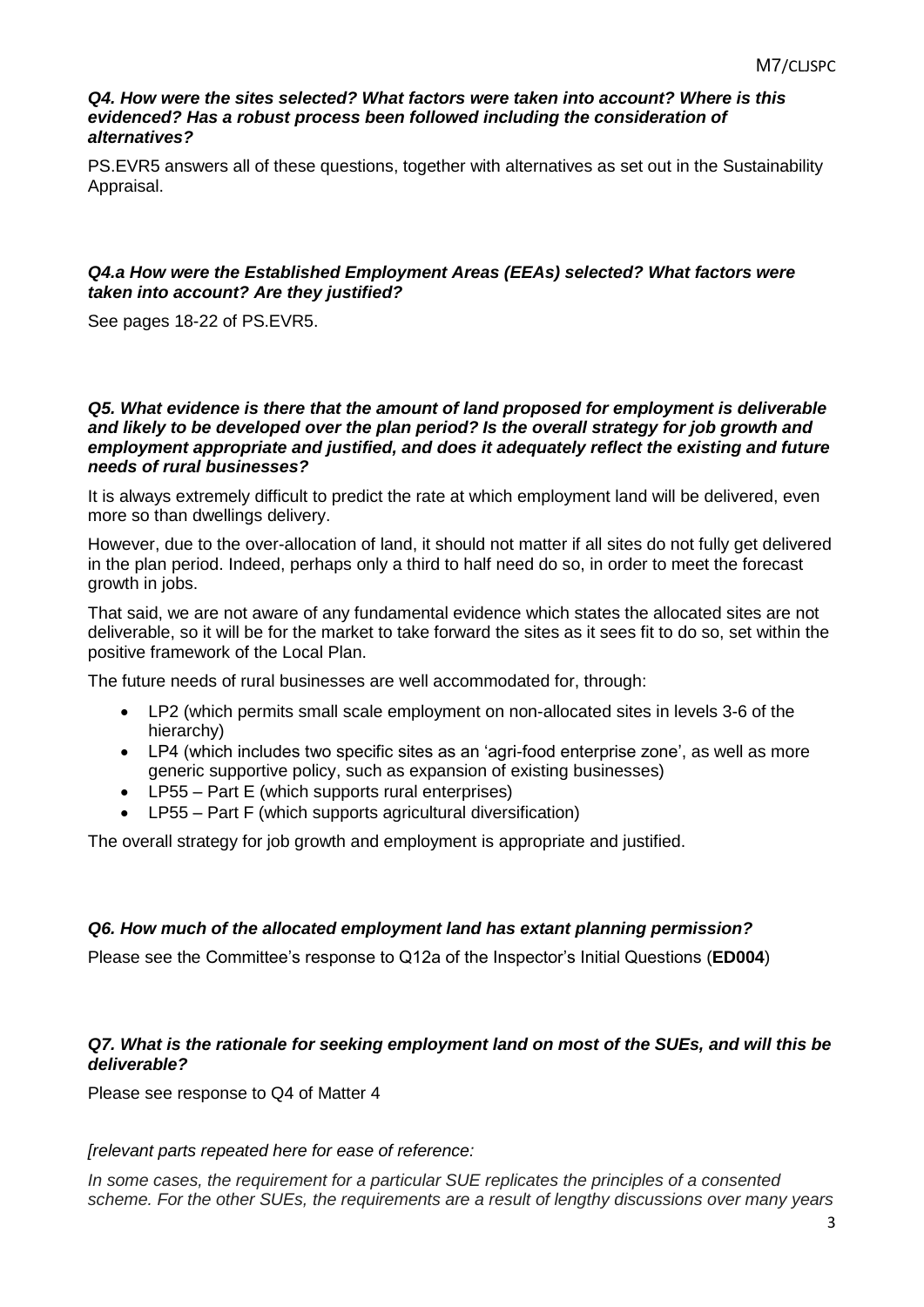*with the promoters of each SUE, to reach a position whereby an agreed set of principles are supported by key parties (the committee, the applicable district lpa and the promoter). The exception is perhaps the South-West Quadrant SUE, which has only been progressed as an option over perhaps the last 12 months, though in that time period considerable progress and agreement has been reached with the key parties. As can be seen by the Topic Papers ((E014A2 – E014H2), the content of the SUE policies are almost 100% supported by the applicable promoter.*

*The rationale for requiring employment land within the SUEs is set out from mid way down page 15 of the document 'LP5 Delivering Prosperity and Jobs - Evidence Report' (PS.EVR5).*

#### *Q8. Why does the Sleaford South Quadrant SUE contain no employment land?*

Partly because it has consent (with no employment land provided for within such consent), but also for reasoning as set out at 9.3.2 of the Local Plan.

#### *Q9. For clarity should the amount of employment land be listed alongside dwelling numbers in Policy LP3? Is reference to an 'appropriate amount of employment land' specific enough to be effective?*

Having reviewed the opening sentence of LP3, the Committee accepts it could be clearer, and therefore more effective.

It therefore suggests (modification Main/SC25) to replace:

"The Local Plan facilitates the delivery of 36,960 new dwellings and an appropriate amount of employment land over the plan period 2012–2036, distributed as follows"

**With** 

#### "**The Local Plan's strategic aim is to facilitate the delivery of 36,960 new dwellings and the creation of 11,894FTE net new jobs over the plan period 2012–2036, distributed as follows**"

The Committee does not consider stipulating an employment land figure is appropriate in this policy, because fundamentally the plan (including the dwelling target) is based on achieving the job target of 11,894FTE net new jobs (not an employment land target). LP5 is the appropriate place to convert jobs to land and subsequently to employment allocations. It is also the job growth forecast which will be monitored closely, especially due to its implications as to whether LP54 provisions are triggered.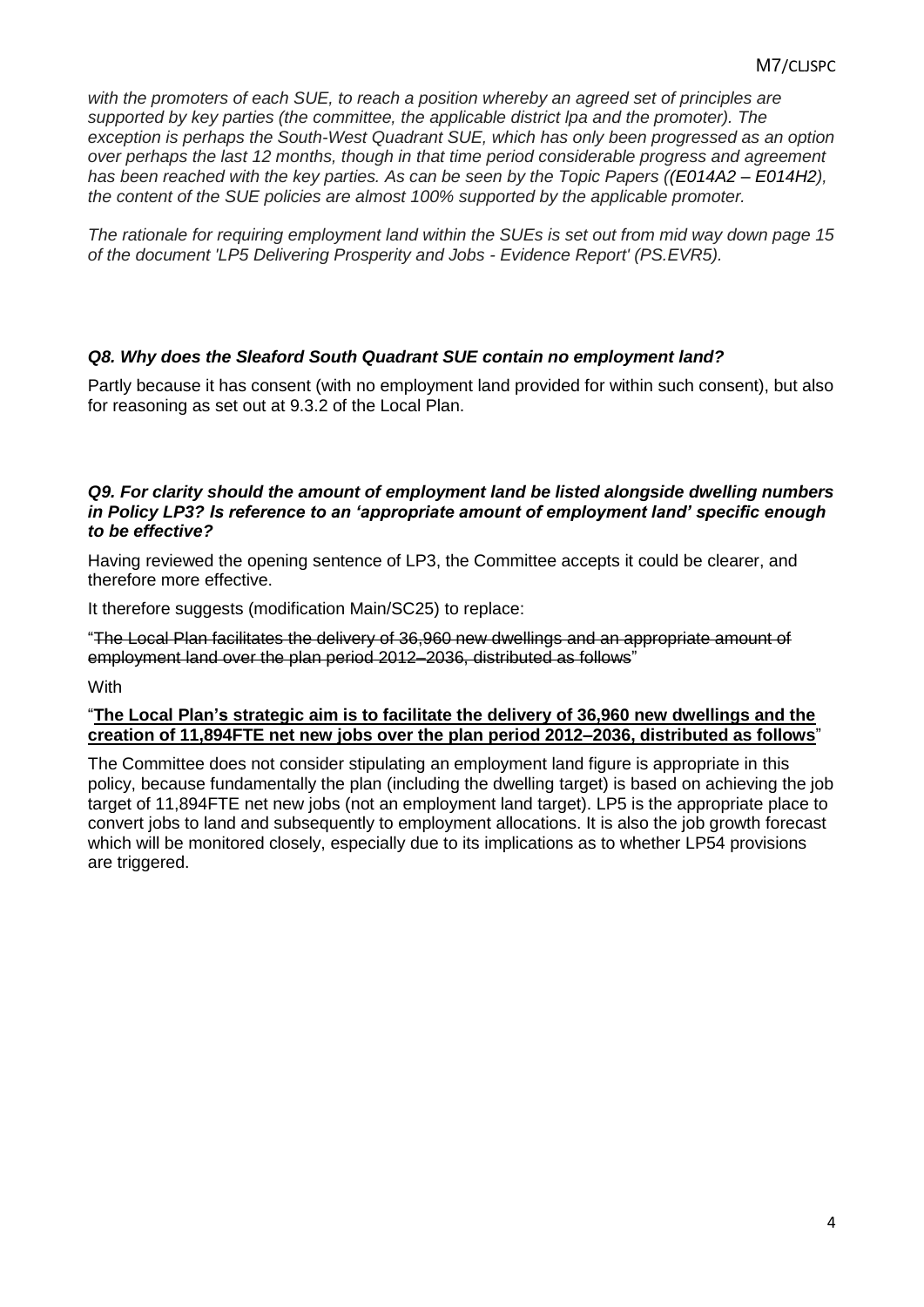## *Issue 7b – Local Employment Sites – Policy LP5*

#### *Q10. What is intended by 'the amenities of the area' in Policy LP5? Is this policy effective as currently worded?*

Amenities issues which would need to be considered are set out in LP26.

However, it is accepted the wording of the second bullet point under LES part of the policy could be better phrased, and a suggested modification (Main/SC/26) is as follows:

 "their scale does not harm the character and/or amenities of the locality **and/or the amenities of neighbouring occupiers**; and"

#### *Issue 7c – Loss of Employment Sites to Non-Employment Uses – Policy LP5*

#### *Q11. What is the justification for retaining the established employment areas in Policy LP5?*

The policy itself briefly explains why the sites are in need of protection. Table 3 and 4, from page 19 of **PS.EVR5** sets out further specific reasoning for why each site has been selected for protection (table 3) and which other sites were considered, but rejected, for protection (table 4).

#### *Q12. The first criteria requires consideration of "…whether the loss of land or buildings would adversely affect the economic growth and employment opportunities in the catchment area the site or building would likely serve…" How is the catchment area defined? Is the policy effective?*

The catchment area is intentionally undefined, because it will be a matter of fact and degree in each specific case. For example, a small employment area, in the Lincoln urban area, close to other employment locations, would mean the decision maker would likely determine that the site has a small catchment area (at most the Lincoln urban area, but potentially less), with potentially minimal impact due to the availability of other employment locations nearby.

However, if a settlement had only one employment area, and surrounding villages had no employment provision of note, then it would be reasonable for the decision maker to interpret the policy to mean a fairly significant catchment area, and with subsequent significant implications if the site was lost. It would be inappropriate to attempt to define what the 'catchment' area was in the policy, as no two situations would be the same. But the policy is appropriately worded for a decision maker to make a judgement as to what reasonable catchment area the employment area would cover, and what subsequent impact would be if it was lost.

#### *Q13. The final criterion requires a marketing exercise based on the lawful use of the premises. What if there is no demand for a B8 use but there is for a B1 or B2 operator? It is intended that all 4 criteria would need to be met or just one? Does the Policy achieve its aims and objectives in this regard? Is this policy effective?*

This part of the policy is intentionally flexible, and, read as a whole, clearly does not mean all the bullet points need to be met. The opening sentence explicitly states proposals '*will be considered*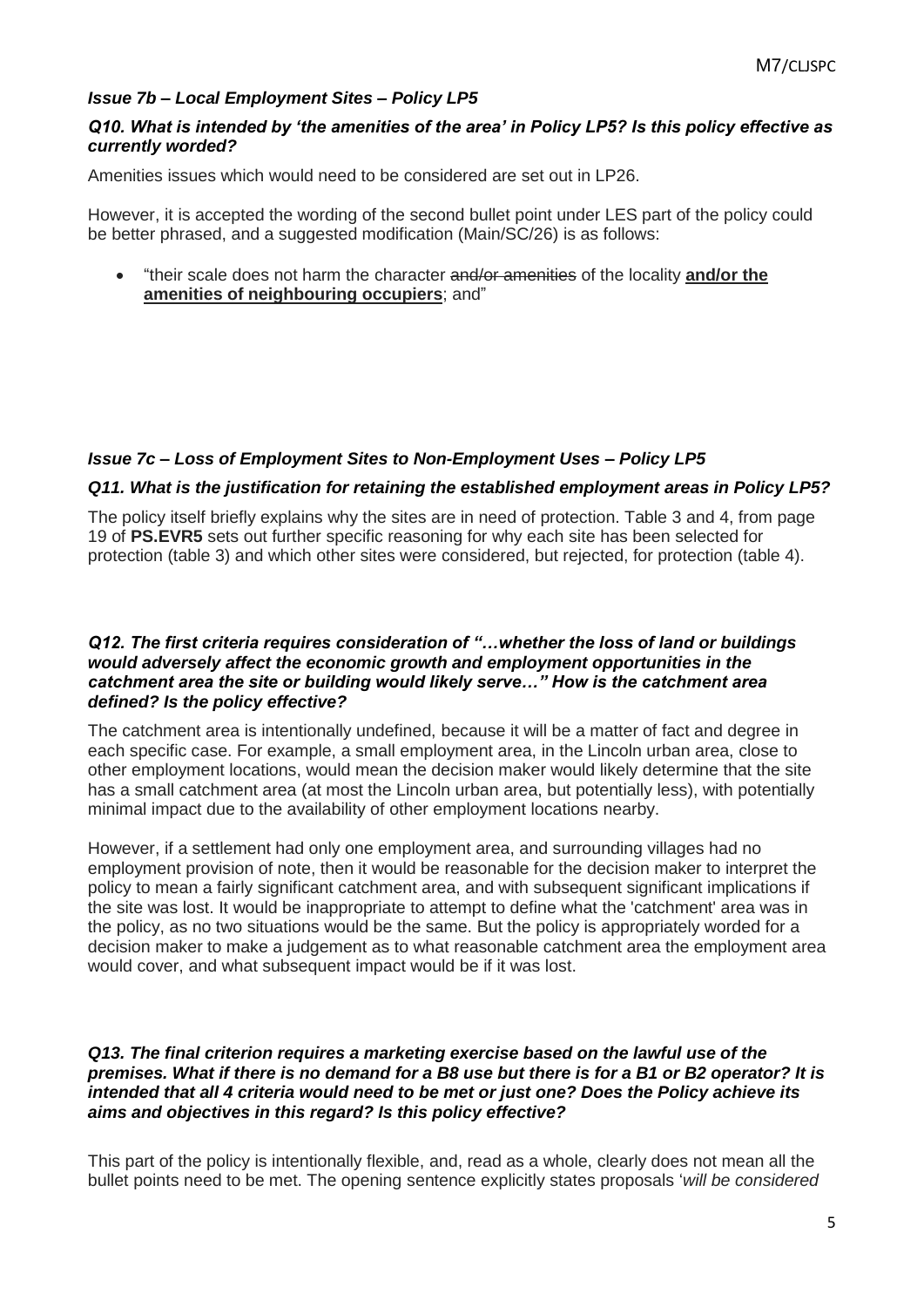*on their merits taking account of'* the issues raised, or evidence provided, as suggested by the bullets.

The policy does not require the bullet points to be met, in part or full, or even for evidence to be provided for all the bullet points. But it is giving a clear indication to the applicant that, if evidence is provided, this will assist the decision maker in determining whether it is an appropriate proposal. If no evidence is provided, then the decision maker would, on a precautionary basis, potentially lean to refusing a proposal, because there is no justification or evidence to support the loss of employment use. Overall, the policy is intentionally flexible, and recognises that no two sites are the same.

Whilst responding to this question, it is apparent that there is the potential for misinterpretation of the policy in respect of allocated and non-allocated employment sites. This part of Policy LP5 is not intended to apply to allocated sites (indeed, if it did, it would contradict the policy wording for SESs, ESUEs and EEAs). As such, in the opening sentence, the policy needs a modification (Main/SC/27) so as to avoid the potential for confusion and thus be more effective, as follows:

"Conversion and redevelopment of, or change of use from, existing **non-allocated** employment sites..."

The policy seeks to ensure that valuable employment areas are not lost to other uses and will enable businesses to invest in the area in confidence. It is considered that the policy as currently worded achieves this aim and objective and is effective.

*Note: some changes of use between the various B classes do not require consent, and this policy does not over-ride any national such policy.*

#### *Q14. Is Policy LP5 consistent with paragraph 22 of the Framework which states that planning policies should avoid the long term protection of sites allocated for employment use where there is no reasonable prospect of a site being used for that purpose? Does it provide the necessary flexibility?*

Yes.

As PS.EVR5 sets out, a thorough process has been undergone so that only appropriate sites are protected for employment use. Additional EEAs could have been identified for protection, for example, but as PS.EVR5 explains, only the most important ones have been.

In terms of the part of the policy entitled '*loss of employment sites and buildings to non employment uses'*, the policy allows for conversion to non-employment uses on their merits – it is considered a suitably flexible policy, though appropriately prevents an automatic right to convert employment land to other uses.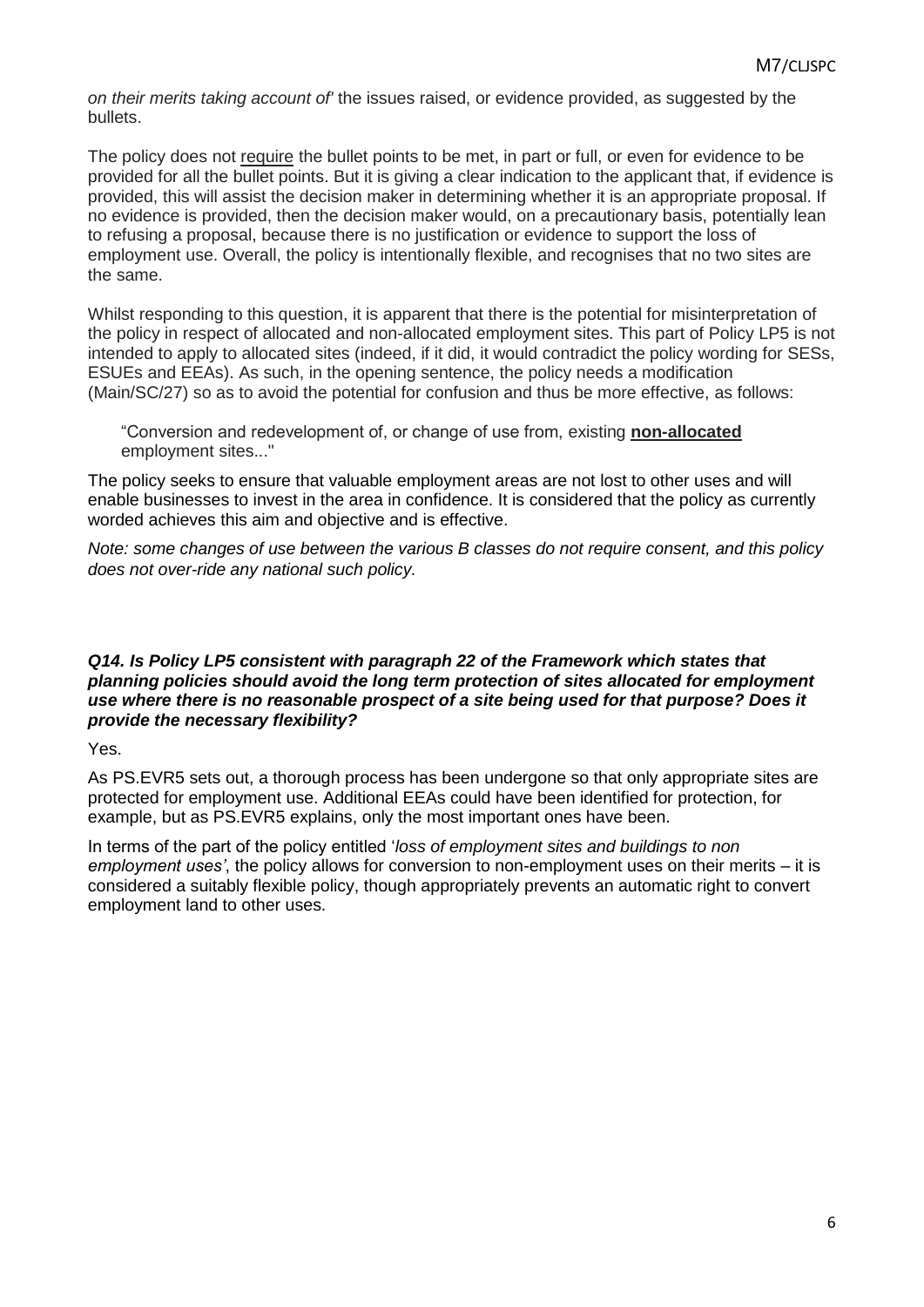#### *Issue 7d – Retail and Town Centres – Policy LP6*

#### *Q15. What criteria have been used to determine the hierarchy of centres? Does this relate to the size and existing provision within settlements?*

The hierarchy is based on the City and Town Centres Study 2012 (**E019**), particularly section 5 (see page 26-39) and section 10 (see page 98-101) and Update 2015 (**E019A**), particularly section 4 (see page 26-32) and Appendix 1 (see page 1-5). The policy also cross refers to the Spatial Strategy and Settlement Hierarchy.

#### *Q16. Have the town centre boundaries, primary and secondary shopping frontages, and secondary shopping areas been appropriately defined in Lincoln, Gainsborough and Sleaford?*

Boundaries have been defined based on the City and Town Centres Study 2012 (**E019**) particularly Appendix 9 with cross reference to the Update 2015 (**E019A**) particularly Appendix 1. A 'sense check' was also undertaken with officers at the district authorities.

Sleaford and Gainsborough town centres and primary shopping areas have been clearly defined.

Lincoln has a much larger and more complex centre with a defined City Centre Primary Shopping Area and primary and secondary shopping frontages. These are located within a much larger Central Mixed Use Area where a wider range of uses are supported, offering greater flexibility.

For all three settlements, policies make clear which uses will be permitted in which designated centres, as required by NPPF.

#### *Q17. Should Policy LP6, or elsewhere in the Local Plan, set out a requirement for additional convenience and comparison floorspace as established by the Central Lincolnshire and Town Centre Study Update? How will this be delivered?*

Retail forecasting is notoriously difficult, especially beyond the short term. For example, no significant group of bodies predicted the recent, and relatively quick and massive shift of the supermarkets from seeking large scale out of centre 'superstores' to small scale 'local' format stores.

As such, rather than stipulating some form of fixed floorspace target(s) in the Local Plan, that could easily become quickly dated, a more flexible approach involving boundaries, mixed use areas, and primary and secondary shopping frontages have been set which ought to be able to accommodate demand and 'forecast' additional floorspace requirements.

If time and applications prove this not to be the case, for all forms of proposals, then the policy (second half) is suitably flexible to allow for consideration of out-of-centre and edge-of-centre locations.

#### *Q18. Is the requirement for 'other town centre uses' to carry out a sequential test consistent with the Framework?*

Para 24 of the NPPF states that the Local Planning Authority should apply the sequential test to planning applications for main town centre uses (as defined by Annex 2). Policy LP6 as submitted refers to applying the sequential test to 'retail and/ or other town centre uses', meaning all 'main town centre uses' as listed in Annex 2 of the NPPF.

However, to avoid any misinterpretation, the Committee makes the following suggested modification (part of modification Main/SC/28):

"Development proposals for retail and/or other **main** town centre uses in …"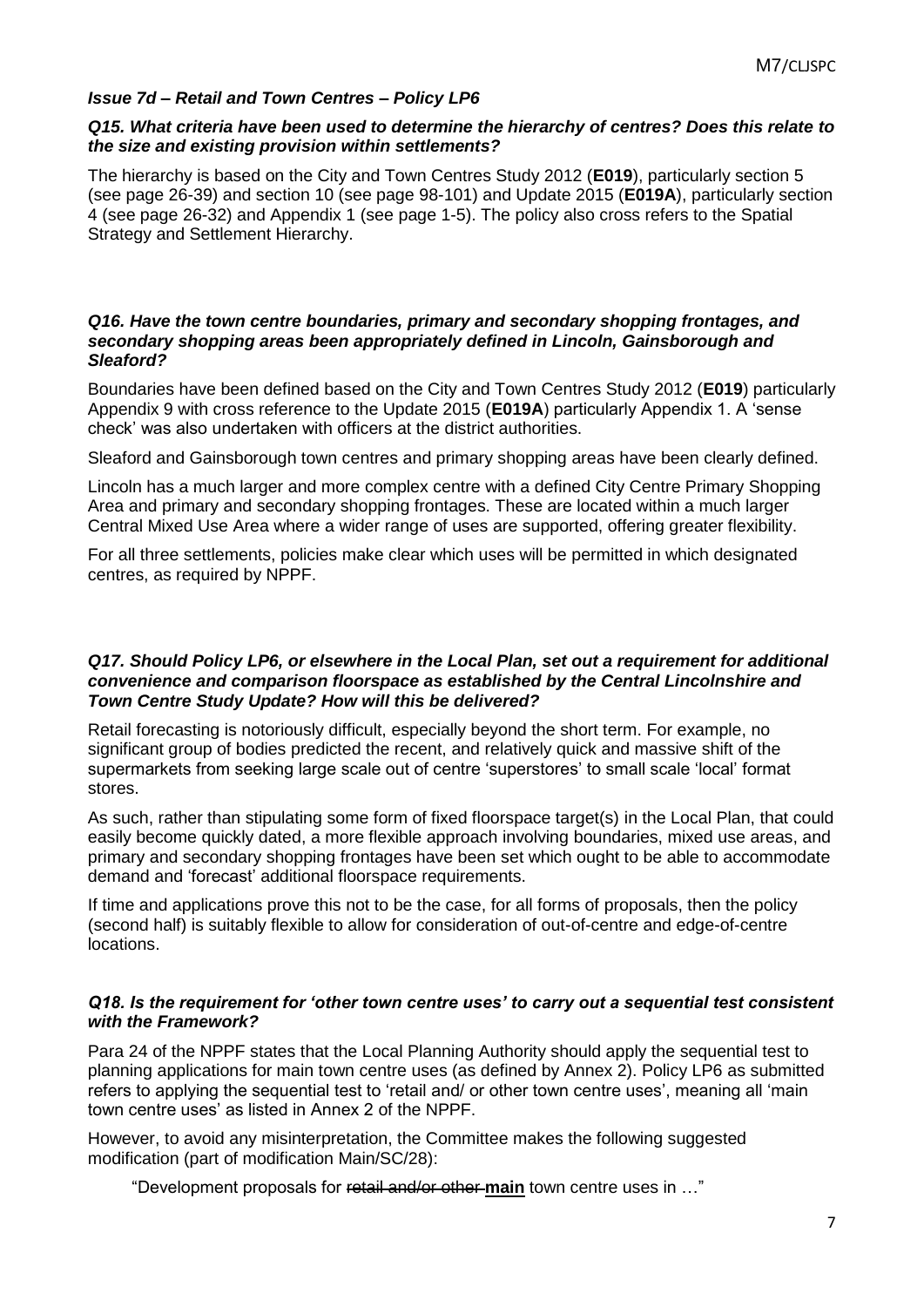#### *Q19. Where an impact assessment is required, Policy LP6 refers to retail proposals. Is this consistent with paragraph 26 of the Framework which refers to applications for retail, leisure and office developments? Does it need to be?*

The Committee agrees that the policy is not consistent with national policy. As such, a suggested modification (part of modification Main/SC28) is made:

"In addition, a robust assessment of impact on nearby centres will be required for any retail proposal **main town centre use** that:"

*Note: The Committee notes that the above modification is not an identical replication of words used in the NPPF (which, for reasons the Committee is not clear, refers to 'retail, leisure and office' developments rather than 'main town centre uses'), but the phrase 'main town centre use' is considered more appropriate and ensures consistency throughout the plan. If the Inspector feels that the NPPF should be replicated exactly then the Committee has no objection to the modification being "In addition, a robust assessment of impact on nearby centres will be required for any retail proposal retail, leisure and office developments that:"*

#### *Q20. How have the thresholds and locations for impact assessments been derived? What are they based on?*

Thresholds have been set in accordance with the tiered approach set out in the Central Lincolnshire City and Town Centre Study (E019) (see page 100-101), apart from the element 'within 1km of Lincoln city centre boundary' where it is considered that the national, default threshold should apply. This is because, unlike the Study's conclusion, the Committee believes that Lincoln City Centre is of such a scale and strength, that moderate scale 'main town centre use' developments (i.e. less than 2,500m<sup>2</sup>) near the city centre would not undermine the city centre's viability or vitality.

In answering this question, it is felt that the structure (rather than intention) of this part of the policy could be better presented, as follows (part of modification Main/SC/28), which also incorporates modifications in response to Q18 and Q19:

"Development proposals for retail and/or other **main** town centre uses in out-of-centre and edge-of-centre locations will be required to demonstrate their suitability through a sequential site test in line with the NPPF. In addition, a robust assessment of impact on nearby centres will be required for any retail proposal **main town centre use** that **is located**:

a. Provides a floorspace that is greater than 500 m<sup>2</sup> gross unless it is located within 1km of Lincoln city centre boundary and is greater than  $2,500$  m<sup>2</sup> whereby a  $2,500$  m<sup>2</sup> threshold applies; or

b. Is located within 500 m of the boundary of a District Centre and is greater than 300 m<sup>2</sup> gross; or

c. Is located within 500 m of the boundary of a Local Centre and is greater than 200 m² gross; **or** 

**d. Is located in any other location not covered by a-c above and is greater than 500 m<sup>2</sup> .**"

*Q21. In accordance with paragraph 23 of the Framework does the Local Plan set policies for the consideration of proposals for main town centre uses which cannot be accommodated in or adjacent to town centres?*

Yes.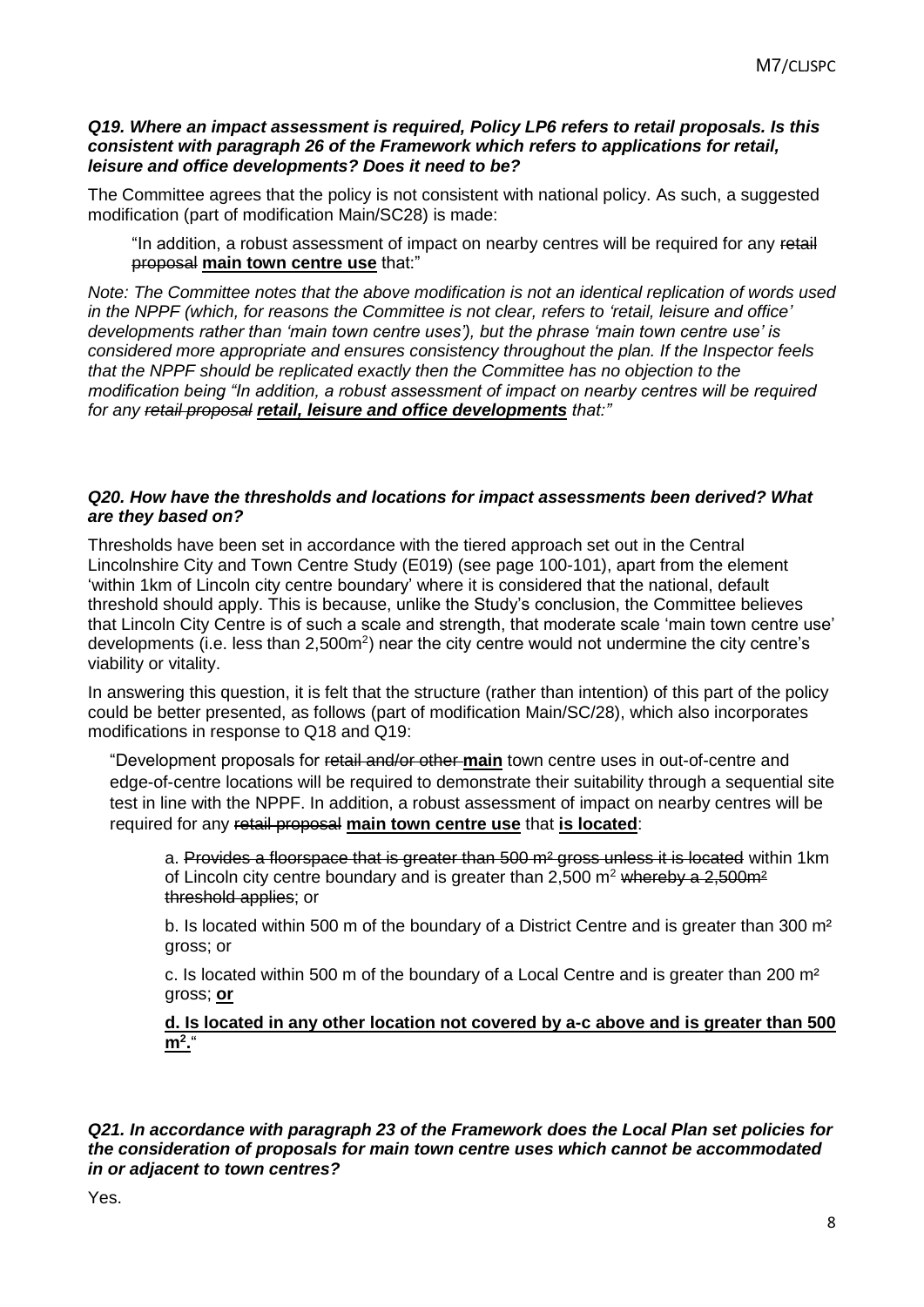Policy LP6 states how proposals in out-of-centre and edge-of-centre locations should be determined and is considered to reflect the sequential approach as set out in the NPPF, whereby main town centre uses should be located in town centres, then in edge of centre locations and only if suitable sites are not available should out of centre sites be considered.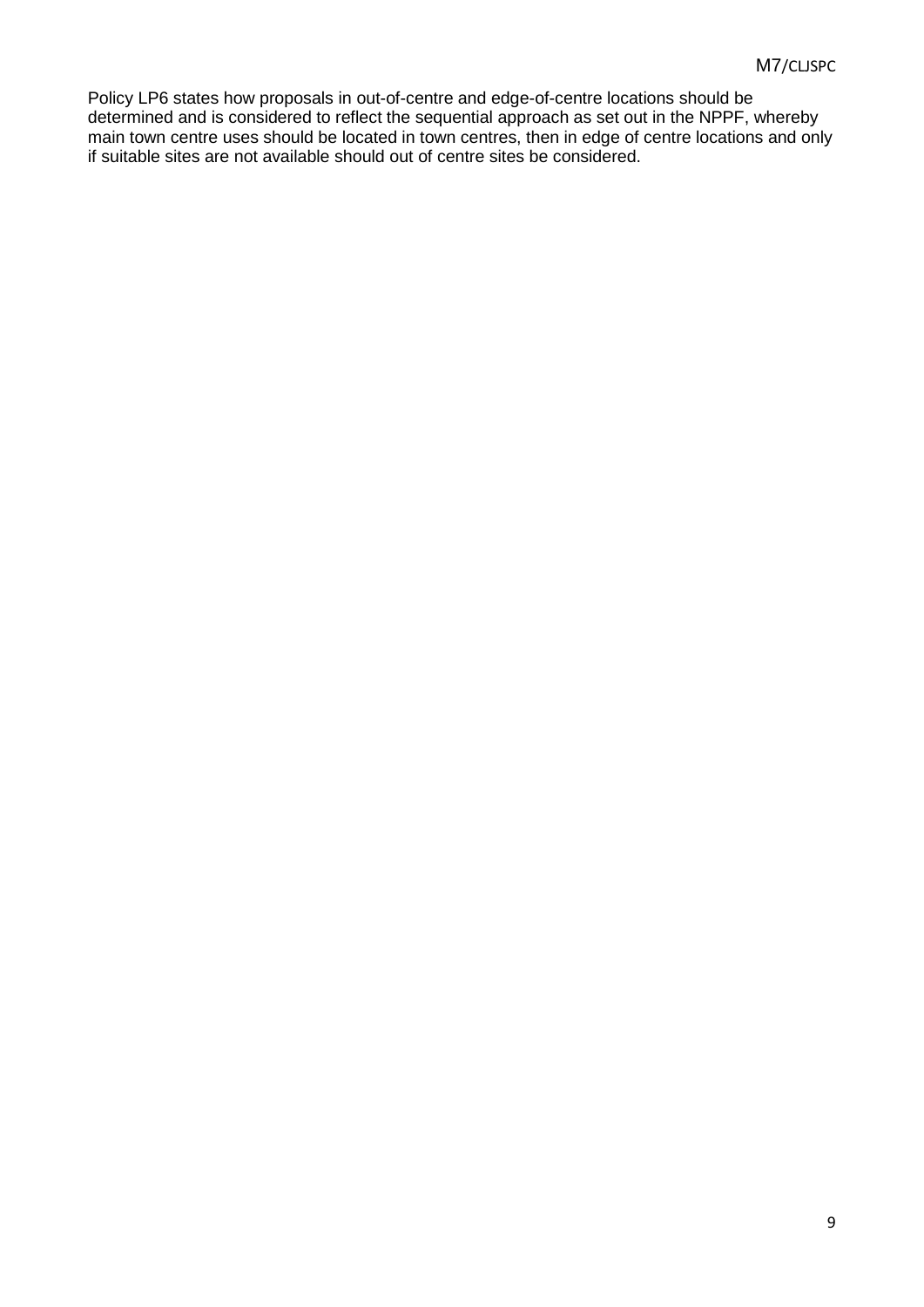#### *Issue 7e – Sustainable Visitor Economy – Policy LP7*

#### *Q22. Does Policy LP7 need to recognise that some visitor sites are location specific, for example, their operation needs to be situated close to a particular area and so cannot always be located within existing settlements?*

Policy LP7 addresses this point already.

It states that development should be located within existing settlements, or as part of planned urban extensions, unless it can be demonstrated that such locations are unsuitable for the nature of the proposal.

No further wording is necessary.

#### *Q23 Does Policy LP7 need to set out how a decision maker would respond to development that seeks to expand or consolidate an existing visitor facility?*

Policy LP7 states that development and activities that will deliver high quality sustainable visitor facilities will be supported, subject to a number of criterion and a distinction is not, and need not be, made between new or existing facilities.

#### *Q23.a Does the Local Plan adequately take into account the role and function of Market Rasen Racecourse?*

The Committee is of the view that Policy LP7 adequately takes into account the role and function of Market Rasen Racecourse. The policy recognises the rural nature of some visitor attractions and makes specific reference to sporting attractions.

If the racecourse seeks permission for development proposals in the future, LP7 provides an appropriate framework and starting point to consider such proposals.